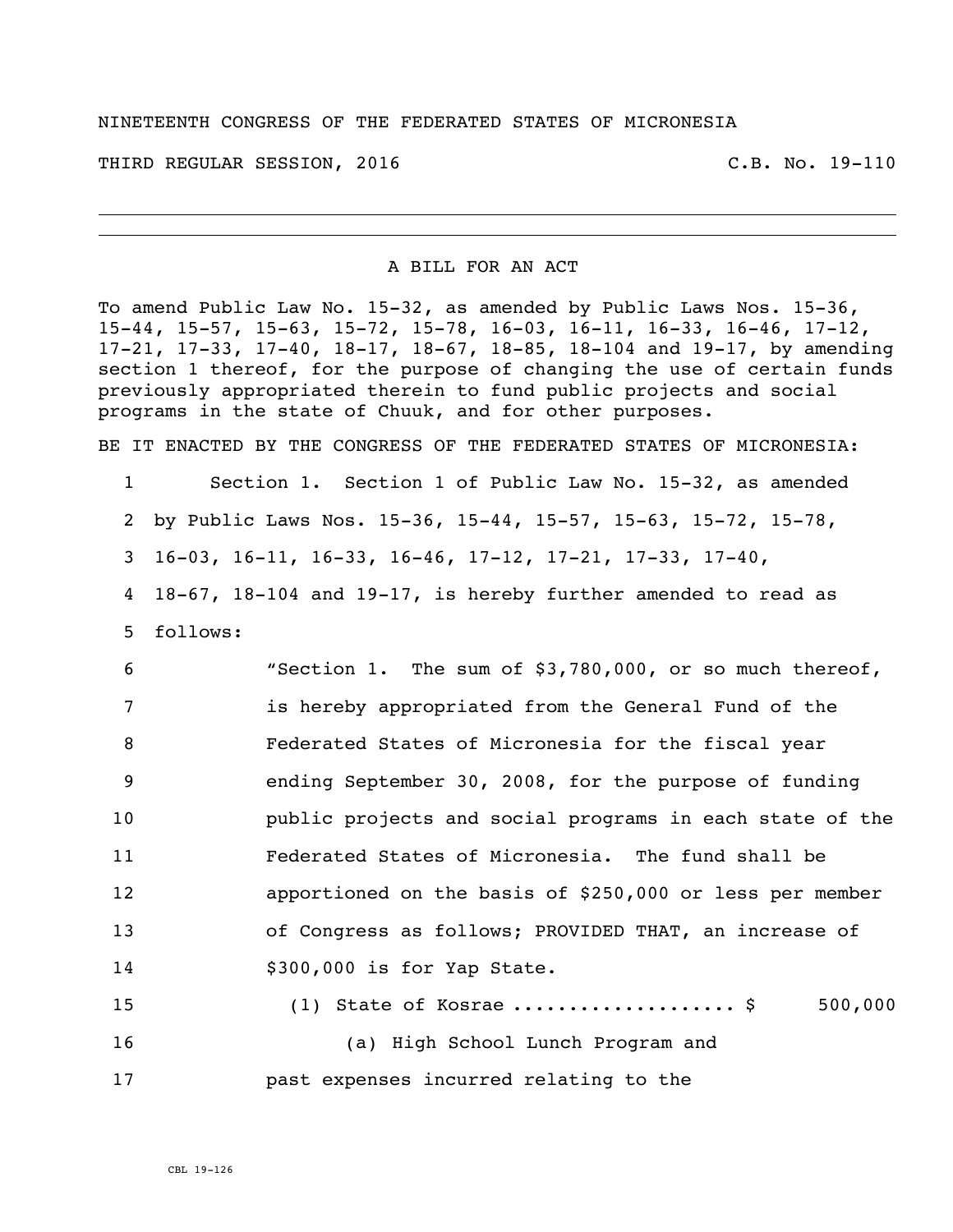| $\mathbf{1}$   | implementation of the program  \$          | 48,000  |
|----------------|--------------------------------------------|---------|
| $\overline{2}$ | (b) Bachelor Degree Program                | 80,000  |
| 3              | (c) Lelu Community projects/programs       | 10,000  |
| 4              | (d) Malem Community projects/programs      | 10,000  |
| 5              | (e) Utwe Community projects/programs       | 10,000  |
| 6              | (f) Tafunsak Community projects/programs   | 10,000  |
| $\overline{7}$ | (g) Kosrae Women Association               | 10,000  |
| 8              | (h) Promotion and travel for               |         |
| 9              | Tourism Office                             | 10,000  |
| 10             | (i) Kosrae State Government subsidy        | 100,000 |
| 11             | (j) Medical referrals for non-insured      |         |
| 12             | and non-employed Kosraeans; PROVIDED THAT, |         |
| 13             | reprogramming of this funding is not       |         |
| 14             | allowed                                    | 20,000  |
| 15             | (k) Supplemental funding for fuel          |         |
| 16             | for Caroline Voyager                       | $-0-$   |
| 17             | (1) Tafunsak multipurpose                  |         |
| 18             | building renovation                        | 20,000  |
| 19             | (m) Laptop Computers for Schools:          |         |
| 20             | (i) Lelu Elementary School                 | 1,100   |
| 21             | (ii) Tafunsak Elementary School            | 1,100   |
| 22             | (iii) Malem Elementary School              | 1,100   |
| 23             | (iv) Utwa Elementary School                | 1,100   |
| 24             | (v) Walung Elementary School               | 1,100   |
| 25             | (vi) Sansrik Elementary School.            | 1,100   |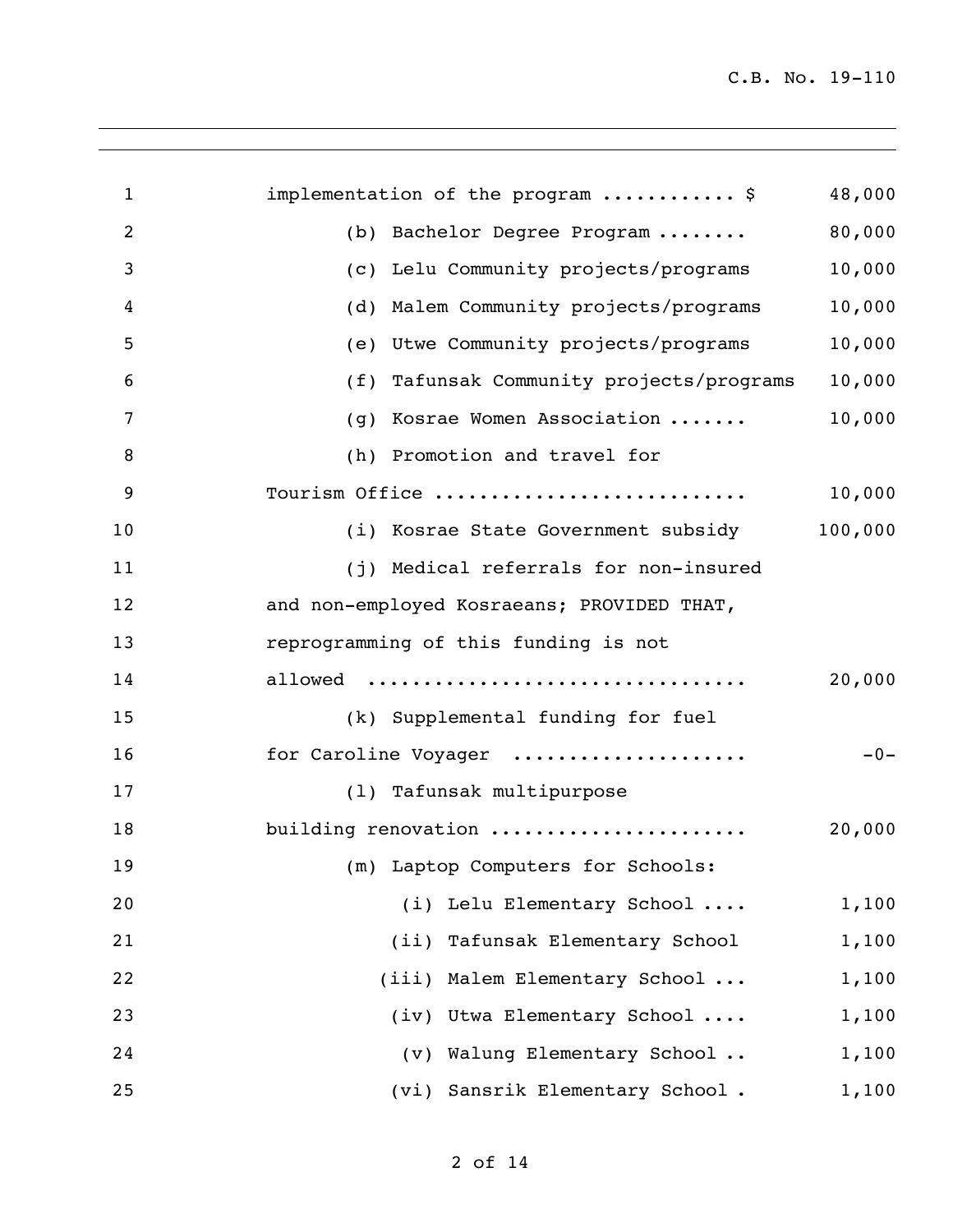| $\mathbf{1}$   | $(vii)$ SDA School  \$                      | 1,100  |
|----------------|---------------------------------------------|--------|
| $\overline{2}$ | $(viii)$ Kosrae High School                 | 1,250  |
| 3              | (n) Kosrae Senior Citizens Meeting Halls    |        |
| 4              | (i) Lelu Senior Citizen                     | 30,000 |
| 5              | (ii) Tafunsak Senior Citizen                | 30,000 |
| 6              | (iii) Malem Senior Citizen                  | 30,000 |
| 7              | (iv) Utwa Senior Citizen                    | 30,000 |
| 8              | (o) Supplemental funding for a              |        |
| 9              | Master's Degree Program                     | 8,000  |
| 10             | Tafunsak Youths' musical instruments<br>(p) | 5,000  |
| 11             | KCSO's subsidy<br>(q)                       | 5,000  |
| 12             | (r) National Government debts to ABCOR      |        |
| 13             | Construction                                | 12,000 |
| 14             | (s) Kosrae Women Christian Associations     |        |
| 15             | (i) Lelu Women Christian                    |        |
| 16             | Association                                 | 2,000  |
| 17             | (ii) Tafunsak Women Christian               |        |
| 18             | Association                                 | 2,000  |
| 19             | (iii) Malem Women Christian                 |        |
| 20             | Association                                 | 2,000  |
| 21             | (iv) Utwa Women Christian                   |        |
| 22             | Association                                 | 2,000  |
| 23             | (v) Walung Women Christian                  |        |
| 24             | Association                                 | 2,000  |
| 25             | (t) Kosrae Community in Pohnpei State       | 2,000  |
|                |                                             |        |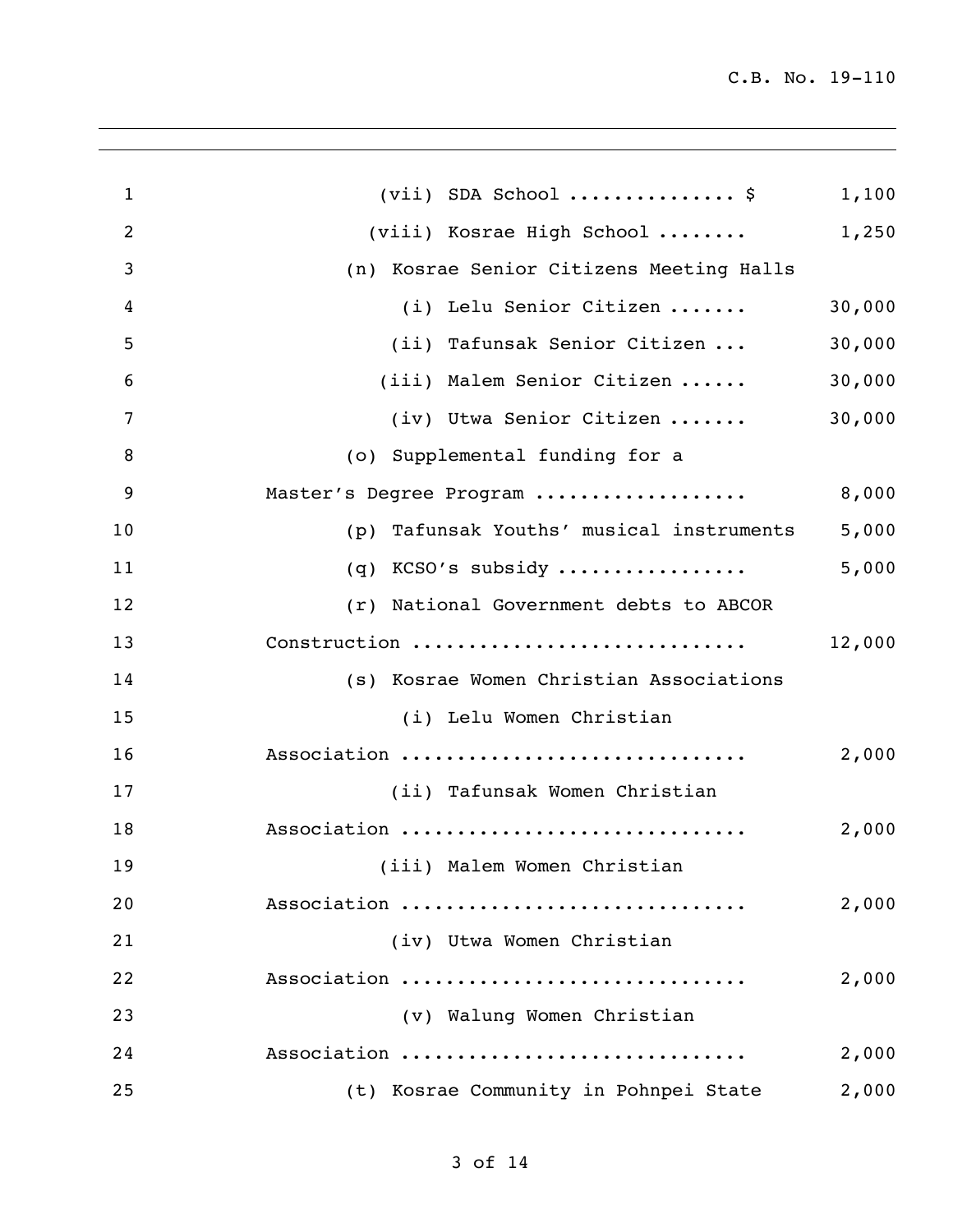| $\mathbf{1}$ | (u) Computer and computer assessories \$<br>1,050     |
|--------------|-------------------------------------------------------|
| 2            | (2) State of Yap  800,000                             |
| 3            | (a) Chamber of Commerce (matching                     |
| 4            | fund) the funding shall not be expended               |
| 5            | unless the Chamber of Commerce contributes            |
| 6            | a 50% of either in kind and/or monetary               |
| 7            | 50,000<br>contribution as it's matching               |
| 8            | (b) Ruu and Amun villages basketball courts -0-       |
| 9            | (c) Lands' Acquisition                                |
| 10           | (Outer Island of Yap)<br>50,000                       |
| 11           | (d) Southern Yap water system                         |
| 12           | equipment purchase<br>25,000                          |
| 13           | 25,000<br>(e) Tomil Road repair                       |
| 14           | Amun bridge<br>20,000<br>(f)                          |
| 15           | 9,000<br>(g) Water extension, Makiy village.          |
| 16           | 30,000<br>Road improvements, Wanyan village<br>(h)    |
| 17           | 45,000<br>(i) Bugol women multipurpose building       |
| 18           | (j) Travel needs to Asia Pacific Nurse                |
| 19           | Leadership Conference in Honolulu, Hawaii .<br>18,000 |
| 20           | (k) Falalus and Seliap community                      |
| 21           | centers repairs<br>23,000                             |
| 22           | (1) Qapluul village road repair<br>27,000             |
| 23           | 50,000<br>(m) Gachpar Men's House                     |
| 24           | (n) Wottegai Road Project<br>10,000                   |
| 25           | 50,000<br>(o) Tugunbinau bridge, Maap                 |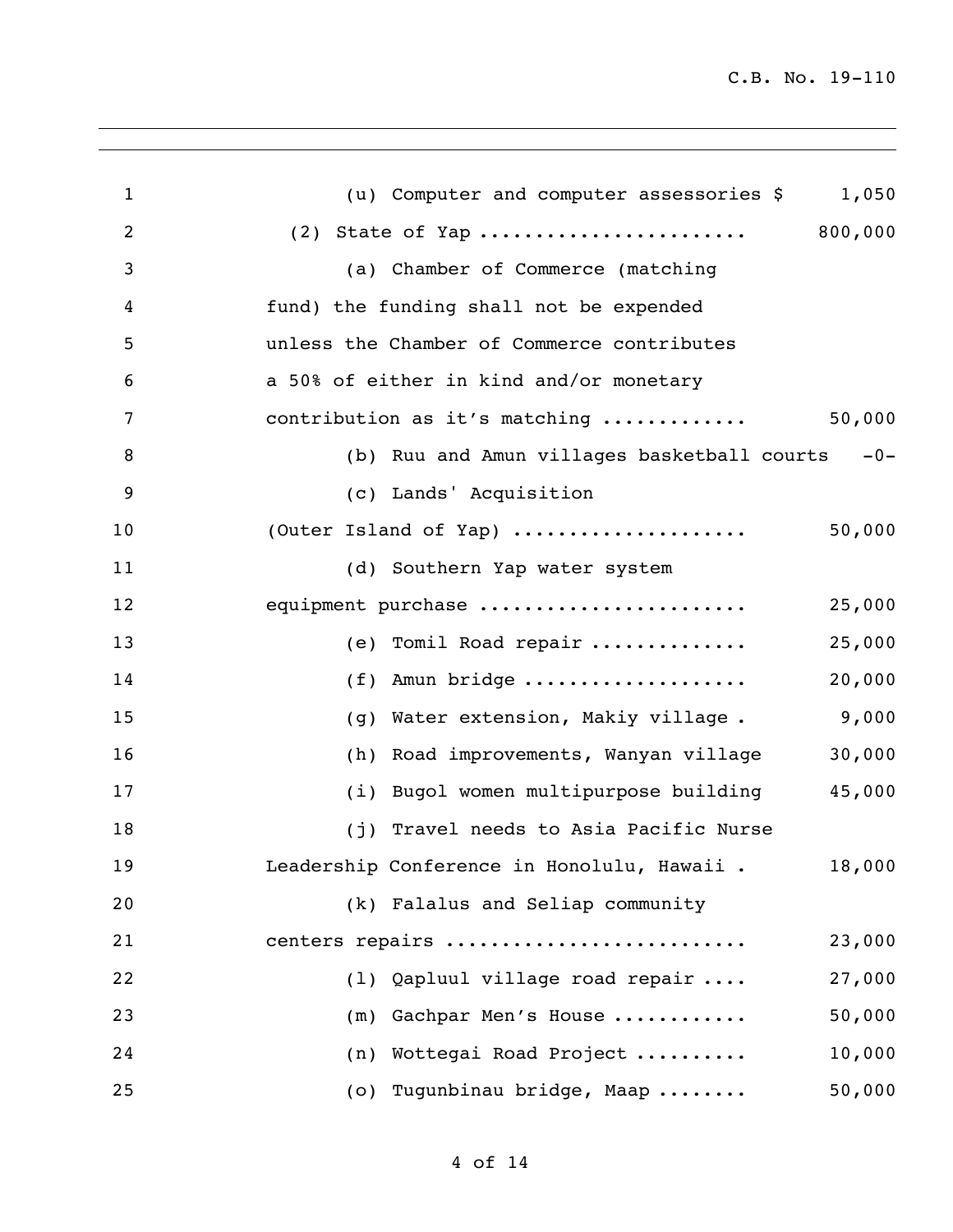| $\mathbf{1}$   | (p) Outer Islands' agriculture                         |
|----------------|--------------------------------------------------------|
| $\overline{2}$ | programs and projects (concrete taro                   |
| 3              | 15,800<br>patches, purchase of tools and equipment) \$ |
| 4              | (q) Pikelot Island watercatchment                      |
| 5              | 7,000<br>and shelter                                   |
| 6              | (r) Outer Islands' Transportation                      |
| $\overline{7}$ | needs (boats, two outboard motors for                  |
| 8              | Falalus and Faraulap Islands, POL and                  |
| 9              | 102,000<br>charter and provisioning)                   |
| 10             | 100,000<br>(s) YSPSC subsidy for POL                   |
| 11             | (t) Boats & motors for Seliap &                        |
| 12             | 30,000<br>Tegailap, Woleai                             |
| 13             | 16,000<br>(u) Meerur men's house repair                |
| 14             | (v) Completion of Wottegai community                   |
| 15             | 20,000<br>center in Qapluul village                    |
| 16             | (w) Mariyong Island Community                          |
| 17             | Piggery project<br>20,000                              |
| 18             | (x) Grant to Woleai Atoll                              |
| 19             | 6,000<br>Community Account                             |
| 20             | Woleai Airport equipments purchase<br>7,000<br>(y)     |
| 21             | (z) Outboard motor for the Office of the               |
| 22             | 13,000<br>Yap State Governor                           |
| 23             | 31,200<br>(aa) Yap Chamber of Commerce subsidy         |
| 24             | (3) State of Pohnpei  1,000,000                        |
| 25             | (a) Pohnpei State At-Large                             |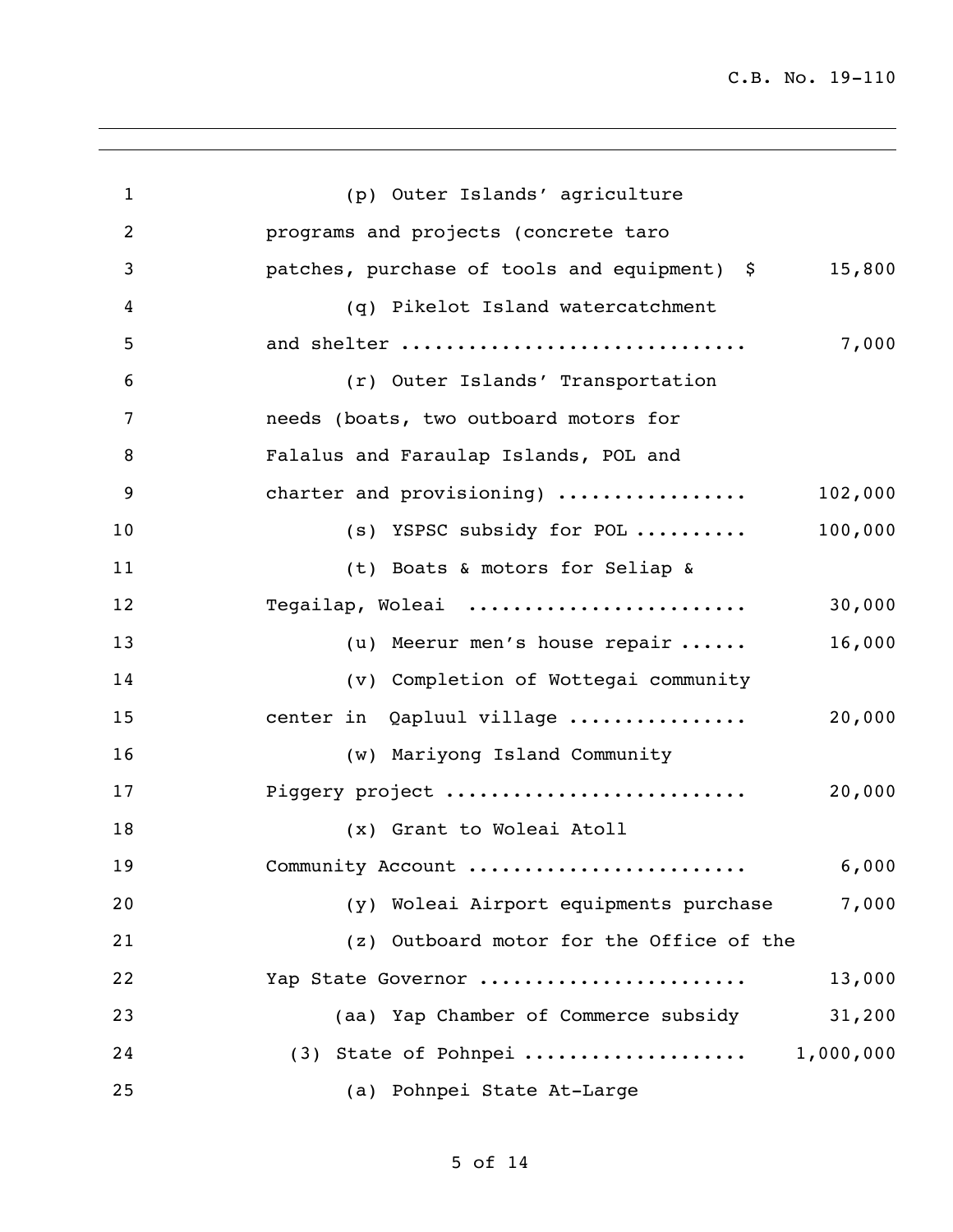| $\mathbf{1}$   | (i) Construction and renovation of          |         |
|----------------|---------------------------------------------|---------|
| 2              | roads, bridges, culverts and road drainages |         |
| 3              | from Palikir to Kolonia  \$                 | $-0-$   |
| 4              | (b) Election District No. 1                 |         |
| 5              | $(i)$ 2 <sup>nd</sup> Phase (Baptist School |         |
| 6              | classroom construction)                     | 99,695  |
| $\overline{7}$ | $(i)$ EDI operation                         | 25,249  |
| 8              | (iii) Kolonia Town Ladies Training          |         |
| 9              | Center renovations                          | 10,000  |
| 10             | (iv) Tomara Road construction               | 59,752  |
| 11             | (v) Sapwuafik Community                     |         |
| 12             | Center Renovations                          | 6,050   |
| 13             | (vi) Peidie Road paving                     | 70,000  |
| 14             | (vii) Completion of Ipwal Road              | 18,000  |
| 15             | (viii) Sekere retaining wall                | 9,000   |
| 16             | (ix) Soledi Road construction               | 3,950   |
| 17             | $(x)$ Road improvement                      | 8,304   |
| 18             | (c) Election District No. 2                 |         |
| 19             | (i) Water Delivery Services                 | 40,000  |
| 20             | (ii) Students' Financial Assistance         | 15,000  |
| 21             | (iii) Secondary Road Improvement            | 100,000 |
| 22             | $(iv)$ ED2 operation                        | 49,000  |
| 23             | (v) Civic Centers                           | 30,000  |
| 24             | (vi) Agriculture Fair                       | 3,500   |
| 25             | (vii) Enipein Elementary School             |         |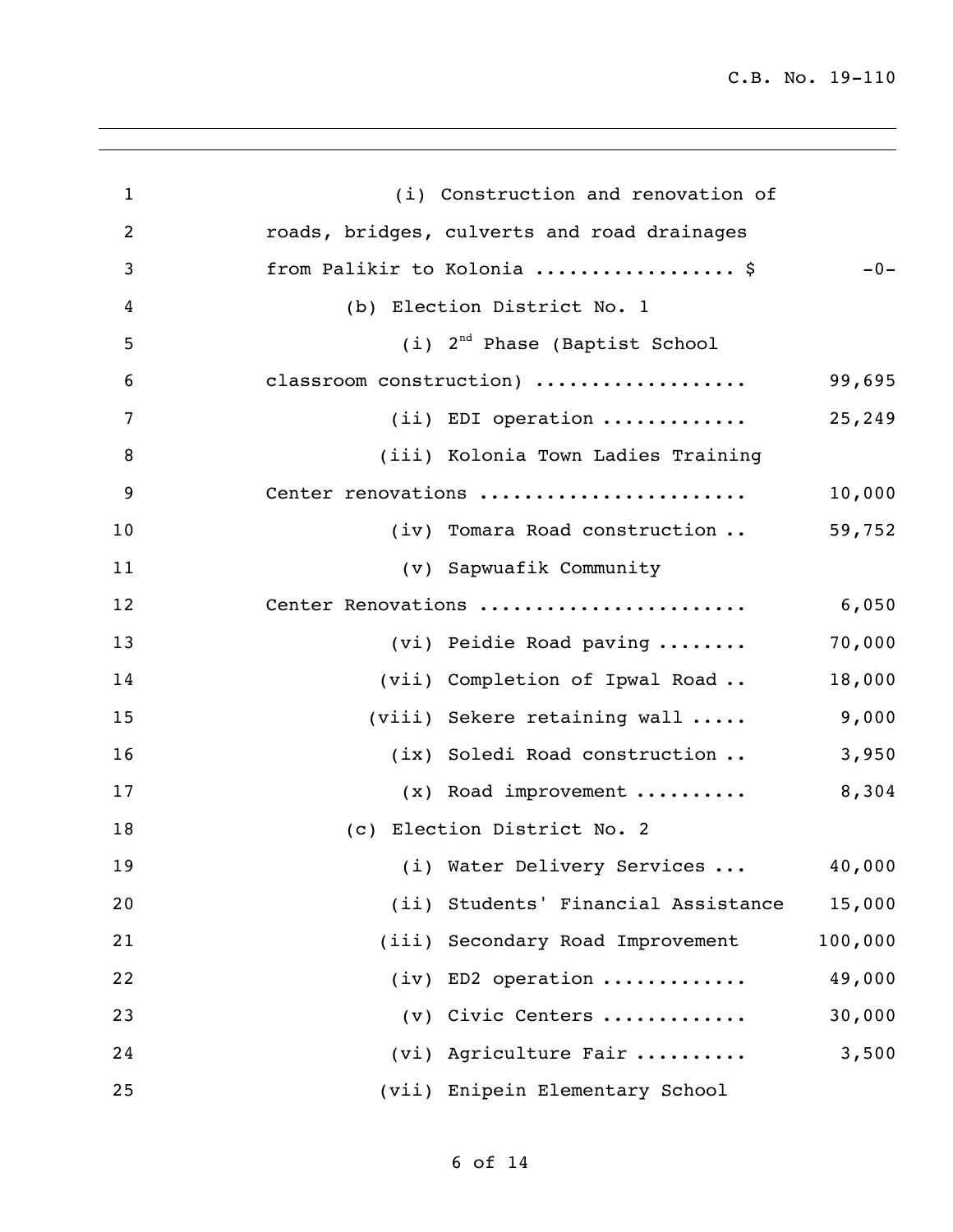| $\mathbf{1}$   | Teacher's Aide  \$<br>2,000                 |        |
|----------------|---------------------------------------------|--------|
| $\overline{c}$ | (viii) Kitti Fish Market                    | $-0-$  |
| 3              | (ix) Sports facilities improvement<br>1,500 |        |
| 4              | (x) Outboard Motor for Kitti Police         | 3,370  |
| 5              | (xi) Madolenihmw Municipal                  |        |
| 6              | Government subsidy                          | 10,000 |
| 7              | (xii) Kitti/Madolenihmw                     |        |
| 8              | Outreach program                            | 10,000 |
| 9              | (xiii) Grant writer assistance              | 2,807  |
| 10             | (xiv) Pohnpei Coconut Processing            |        |
| 11             | Plant repair                                | 6,675  |
| 12             | (xv) Nanmand Lumber Milling (Pwihno)        | 3,500  |
| 13             | (xvi) ED#2 Municipal management workshop    | 3,000  |
| 14             | (xvii) Salapwuk Teacher's Aide              | 4,000  |
| 15             | $(xviii)$ NMS cook                          | $-0-$  |
| 16             | (xix) Madolenihmw Cold Storage              | 4,000  |
| 17             | $(xx)$ Lukop/Wone ECE                       | 4,552  |
| 18             | (xxi) Temwen and Nanmadol                   |        |
| 19             | water system supply                         | 60,000 |
| 20             | (xxii) Mand Community Nahs                  | 7,096  |
| 21             | (d) Election District No. 3                 |        |
| 22             | (i) ED $#3$ Operation<br>68,566             |        |
| 23             | (ii) Students and public                    |        |
| 24             | transportation services<br>28,000           |        |
| 25             | (iii) Students' financial assistance        | 7,524  |
|                |                                             |        |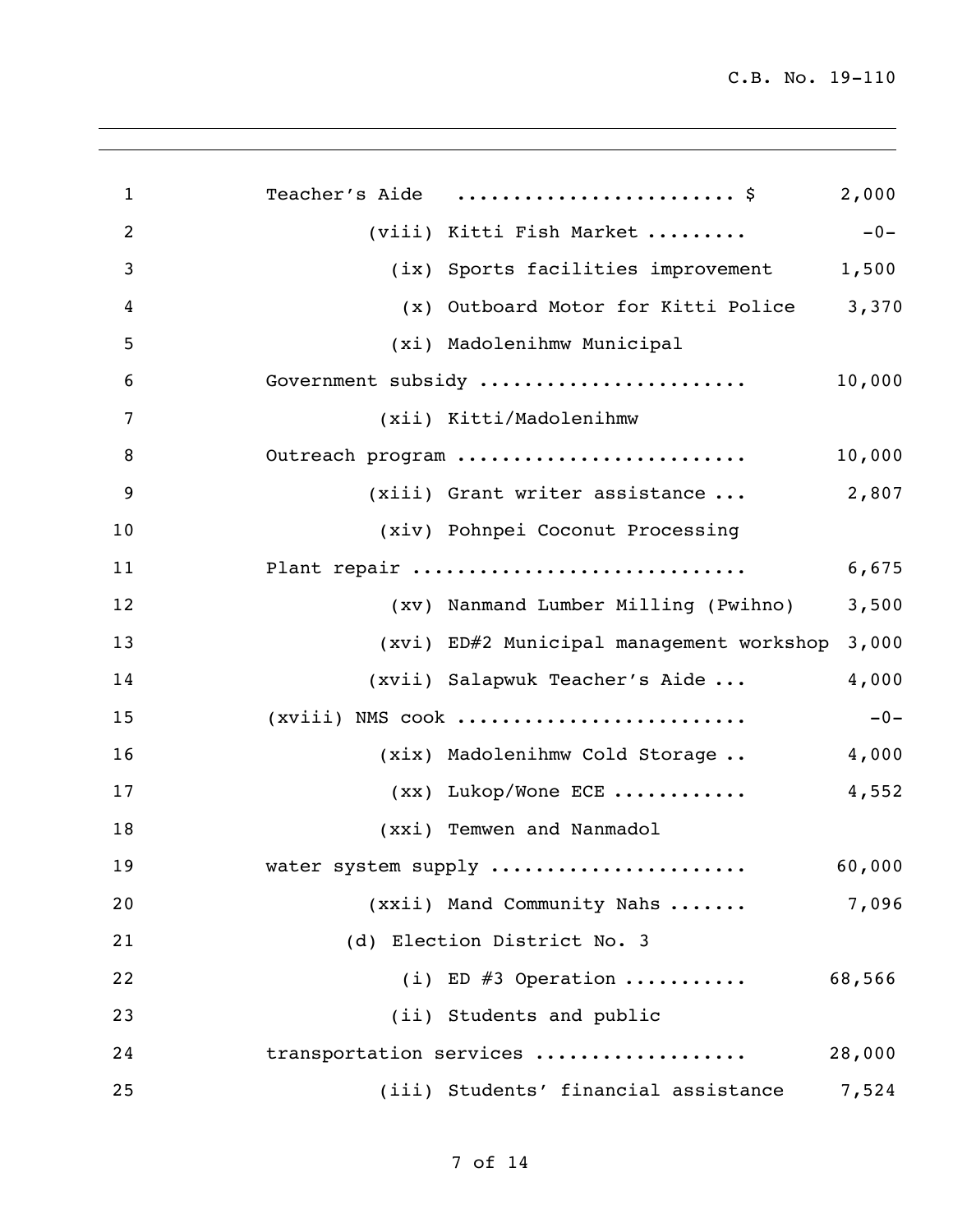| $\mathbf{1}$   | (iv) Youth sports activities  \$<br>6,056               |
|----------------|---------------------------------------------------------|
| 2              | 3,000<br>(v) Agriculture Fair                           |
| 3              | (vi) ED #3 Working Group supplemental 7,526             |
| 4              | 10,000<br>(vii) ED #3 Water System                      |
| 5              | (viii) U public facilities                              |
| 6              | repairs and maintenance<br>49,917                       |
| $\overline{7}$ | (ix) Nett public facilities                             |
| 8              | repairs and maintenance<br>52,557                       |
| 9              | (x) Mwoakilloa public facilities                        |
| 10             | repairs and maintenance and transportation needs 20,000 |
| 11             | (xi) Pingelap public facilities                         |
| 12             | repairs and maintenance and transportation needs 25,000 |
| 13             | (xii) Mwoakilloa multipurpose                           |
| 14             | house renovation<br>1,854                               |
| 15             | (xiii) Pohnkeimw Secondary Road paving 50,000           |
| 16             | (4) State of Chuuk  1,480,000                           |
| 17             | (a) Chuuk State At-Large                                |
| 18             | (i) Public Facilities repair                            |
| 19             | 30,000<br>and improvement                               |
| 20             | (ii) Youth Activities'                                  |
| 21             | 32,000<br>programs and projects                         |
| 22             | (iii) Students' Financial Assistance<br>7,000           |
| 23             | 30,000<br>(iv) Low Income Housing subsidy               |
| 24             | (v) Farmers and Students' land                          |
| 25             | transportations<br>17,000                               |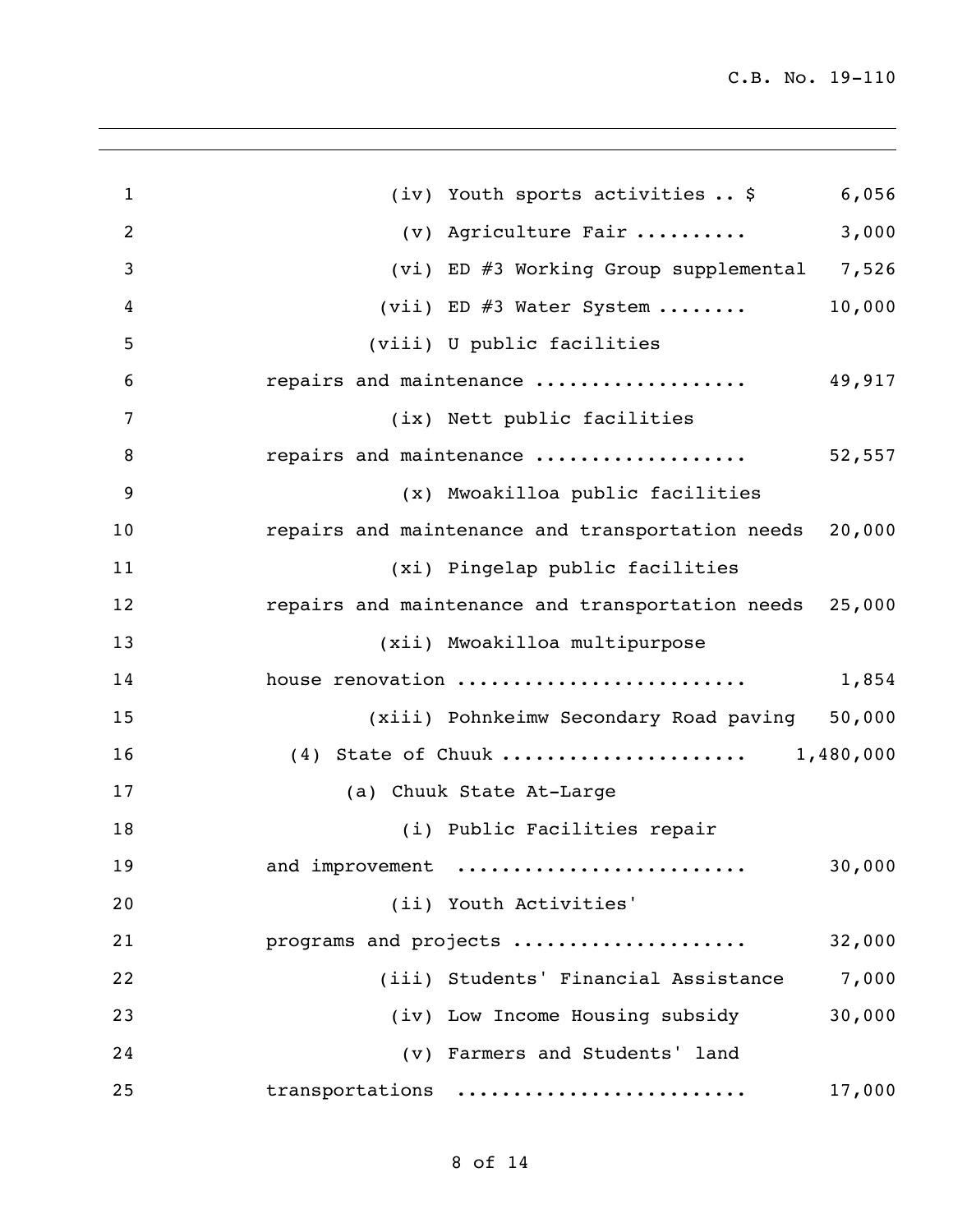| (vi) Leadership exposures and travel \$ 15,000  |
|-------------------------------------------------|
| (vii) Farmers planting tools and                |
| seedling project<br>14,800                      |
| (viii) CSCIP operation $5,000$                  |
| (ix) Offices Rental and                         |
| Operations Commission<br>7,000                  |
| 13,200<br>$(x)$ POL and Charter                 |
| 20,000<br>(xi) At-Large Office Operation.       |
| (xii) Sports facilities                         |
| construction (basketball courts)<br>11,000      |
| 25,000<br>(xiii) Fishing gear and equipment     |
| (xiv) Seawall and Taro                          |
| Patches Protection<br>10,000                    |
| (xv) Multipurpose building                      |
| repair and renovation<br>5,000                  |
| 10,000<br>(xvi) Feeding program                 |
| (xvii) Medical referral and                     |
| repatriation of remains<br>10,000               |
| (xviii) OCHAP Community Hall Construction 5,000 |
| (xix) Tonoas Municipal Government               |
| 1,000<br>inauguration activities                |
| (xx) Udot Municipal Government                  |
| 1,000<br>inauguration activities                |
| (xxi) Kuttu Municipal Government                |
| inauguration activities<br>1,000                |
|                                                 |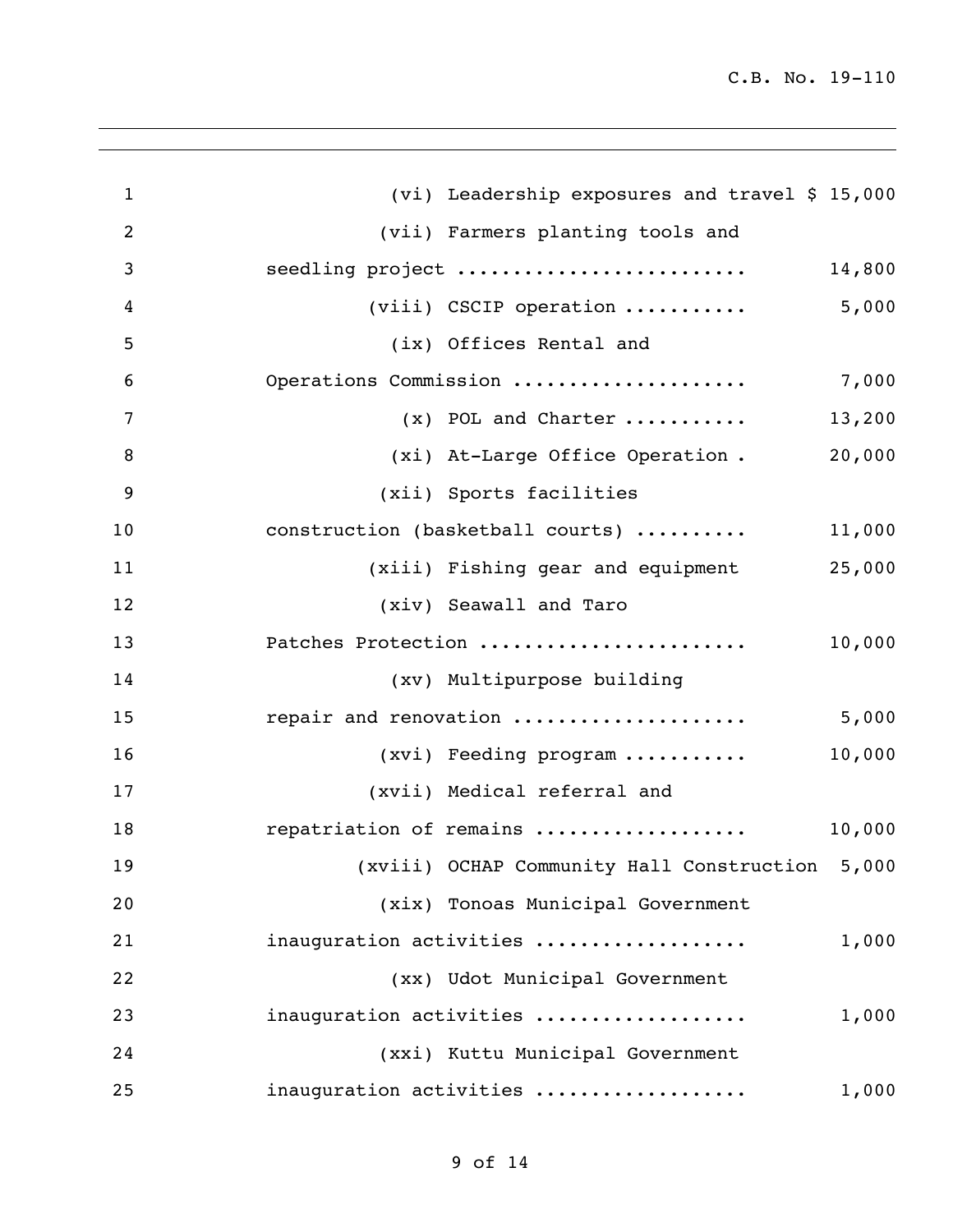| $\mathbf{1}$   | (b) Election District No. 1                    |
|----------------|------------------------------------------------|
| $\overline{2}$ | (i) Students' Financial Assistance \$<br>$-0-$ |
| 3              | (ii) Mortlock Development Commission           |
| 4              | 8,119<br>outstanding debts (past and present)  |
| 5              | (iii) Municipal Governments' subsidy           |
| 6              | 3,000<br>a. Ta Municipality                    |
| $\overline{7}$ | (iv) Community Housing improvement/            |
| 8              | 45,000<br>freight or charter                   |
| 9              | 15,000<br>(v) Leadership Conference            |
| 10             | 10,000<br>(vi) Leadership travel               |
| 11             | $-0-$<br>(vii) Youth musical instruments.      |
| 12             | (viii) Housing Improvement<br>21,881           |
| 13             | 5,851<br>$(ix)$ Transportation needs           |
| 14             | 4,149<br>$(x)$ CSCIP                           |
| 15             | 7,200<br>(xi) Sea transportation assistance    |
| 16             | (xii) Mortlock Development                     |
| 17             | Community operation<br>22,800                  |
| 18             | (xiii) Pou (Weno) Community                    |
| 19             | Center Improvement<br>$-0-$                    |
| 20             | (xiv) Health and Sanitary project<br>11,000    |
| 21             | $(xv)$ ED #1 Operation<br>11,000               |
| 22             | (xvi) Administrative Support                   |
| 23             | costs for Delegation<br>$-0-$                  |
| 24             | (xvii) Food Relief Assistance<br>$-0-$         |
| 25             |                                                |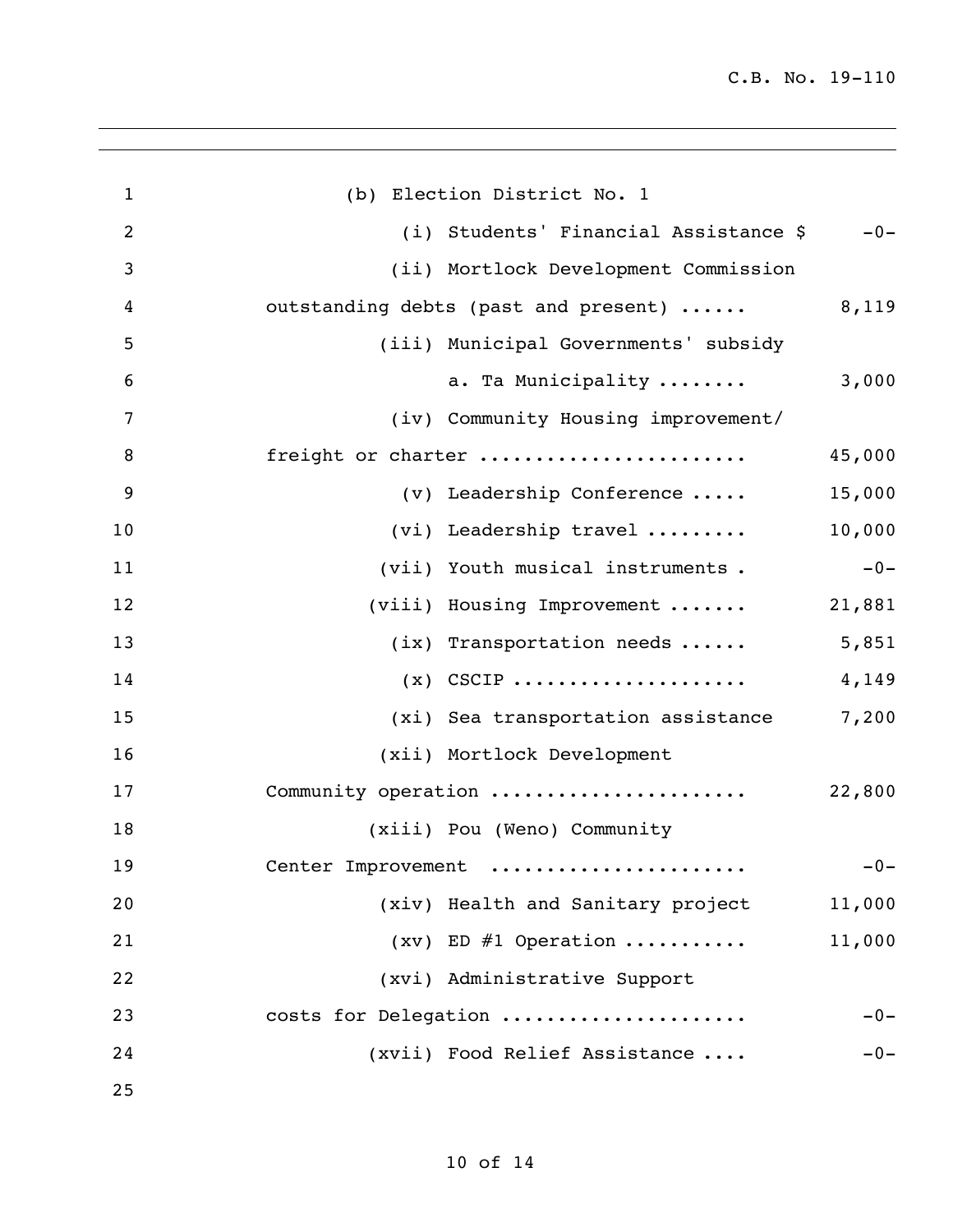| $\mathbf{1}$   | (xviii) [Solar System Project] Purchase of   |        |
|----------------|----------------------------------------------|--------|
| $\overline{2}$ |                                              | 85,000 |
| 3              | (c) Election District No. 2                  |        |
| 4              | $(i)$ Basketball court                       | 7,000  |
| 5              | (ii) Meeting Halls                           |        |
| 6              | Neoram, Nepukos<br>(a)                       | 10,000 |
| $\overline{7}$ | Faichu, Eor<br>(b)                           | 6,000  |
| 8              | Faramas, Sapuk<br>(C)                        | 4,000  |
| 9              | (d) Neinifach, Mwan                          | 5,000  |
| 10             | (iii) Public school/bus operation            | 35,000 |
| 11             | (iv) Road construction                       | $-0-$  |
| 12             | (v) Repatriation of human remains            | 6,000  |
| 13             | (vi) Kokumy cultural celebration             | 4,000  |
| 14             | $(vii)$ CSCIP                                | 10,000 |
| 15             | $(viii)$ NNDA operation                      | 25,000 |
| 16             | $(ix)$ Housing assistance                    | 15,000 |
| 17             | (x) Fishing projects                         | 20,000 |
| 18             | (xi) Medical supplies & equipment            | $-0-$  |
| 19             | (xii) Leadership travel & exposure           | 10,000 |
| 20             | (xiii) Public facilities                     |        |
| 21             | repair and improvement                       | 33,000 |
| 22             | (xiv) Purchase of Heavy equipment            |        |
| 23             | and heavy equipment parts                    | 40,000 |
| 24             | (d) Election District No. 3                  |        |
| 25             | (i) Election District No. 3 Operation 25,000 |        |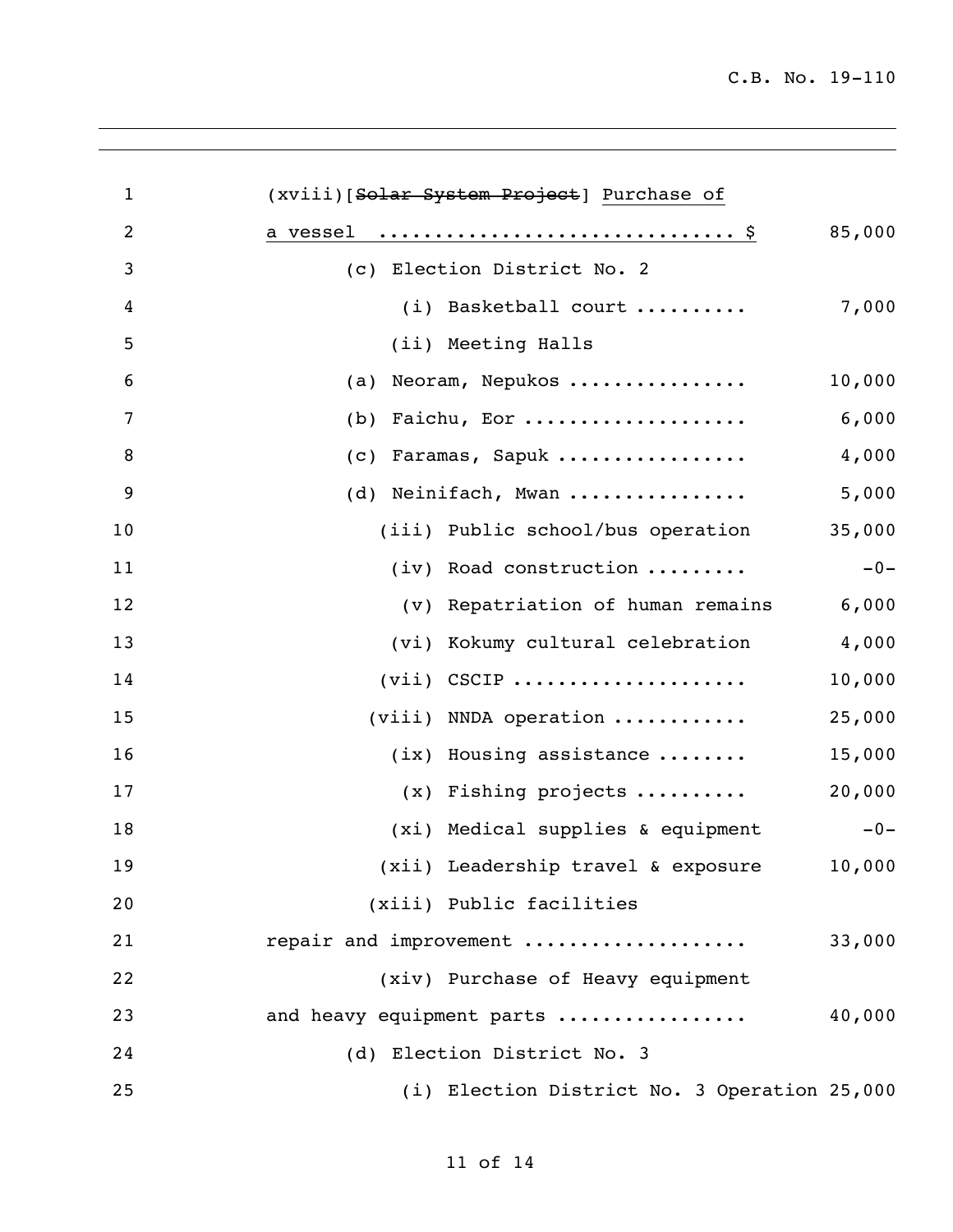| $\mathbf{1}$    | (ii) Housing and Community Halls \$             | 45,500 |
|-----------------|-------------------------------------------------|--------|
| $\overline{2}$  | (iii) Fishing projects                          | 15,000 |
| $\mathfrak{Z}$  | (iv) Fiberglass boats repair  5,000             |        |
| 4               | (v) Municipal inauguration activities 4,500     |        |
| 5               | (vi) Sport Tournaments                          |        |
| $6\phantom{1}6$ | facilities/supplies                             | 3,000  |
| 7               | (vii) Feeding Program                           | 10,000 |
| $\,8\,$         | (viii) Crafting and sewing projects 7,000       |        |
| 9               | $(ix)$ Market/local produce                     | 10,000 |
| 10              | (x) Project Management                          | 12,500 |
| 11              | $(xi)$ CSCIP operation                          | 5,000  |
| 12              | (xii) Subsidy for entrepreneurships             |        |
| 13              | and business start up                           | 10,000 |
| 14              | (xiii) Nukuno Christian School                  |        |
| 15              | solar panels/computers                          | 10,000 |
| 16              | $(xiv)$ Leadership Travel                       | 15,000 |
| 17              | (xv) Youth rehabilitation programs              | 9,000  |
| 18              | (xvi) Mayors Leadership Conference              | 5,000  |
| 19              | (xvii) Land transportation                      | 12,500 |
| 20              | (xviii) Municipal Governments' subsidies 46,000 |        |
| 21              | (e) Election District No. 4                     |        |
| 22              | (i) Students' Financial Assistance              | 10,000 |
| 23              | (ii) Youth activities and programs              | 10,000 |
| 24              | (iii) Leadership exposure and travel            | 15,000 |
| 25              | $(iv)$ FDA operations                           | 20,000 |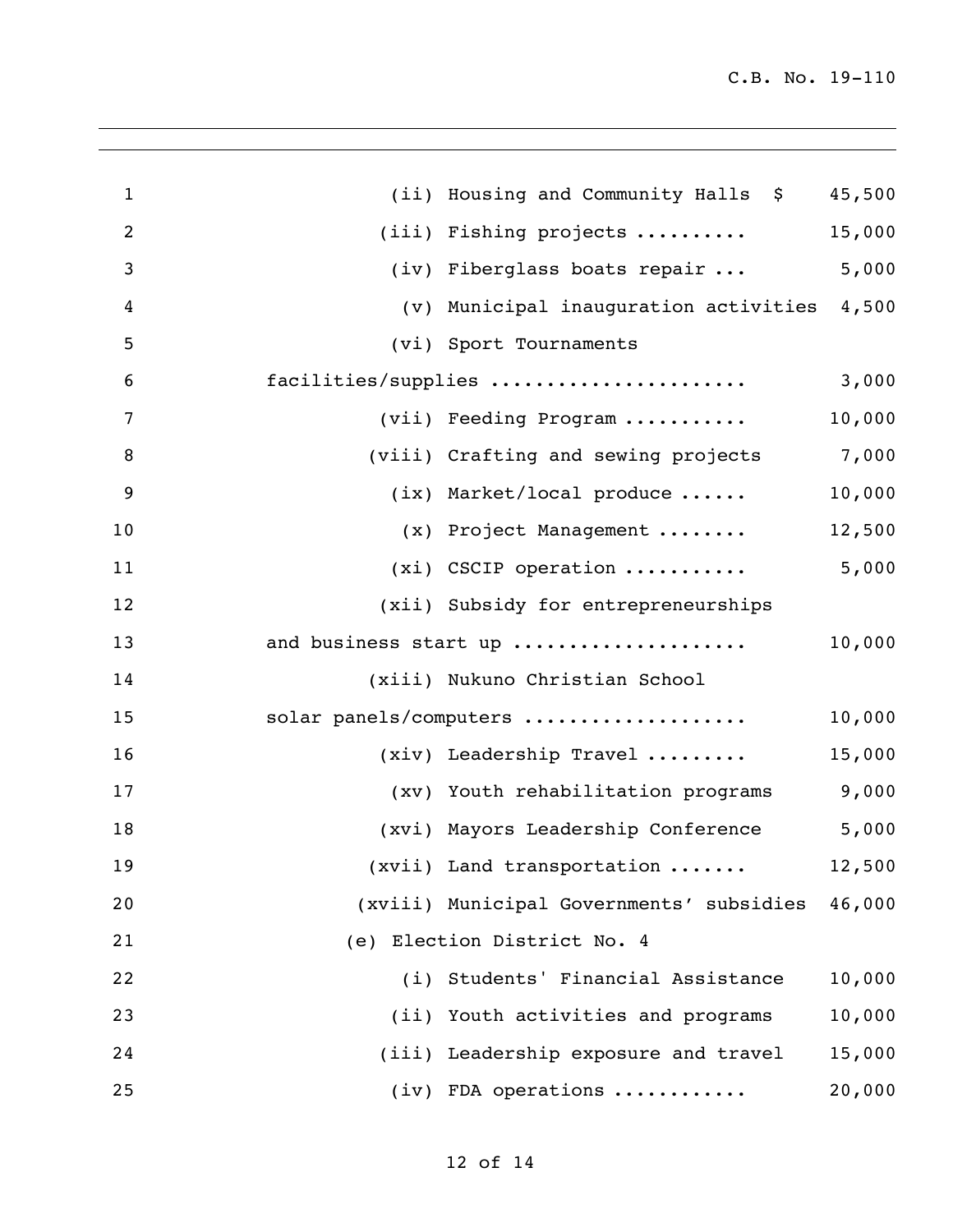| $\mathbf{1}$    | $(v)$ CSCIP operation  \$                 | 5,000  |
|-----------------|-------------------------------------------|--------|
| $\overline{2}$  | (vi) Udot Municipal subsidy               | 10,000 |
| 3               | (vii) Low income housing grant            | 40,000 |
| 4               | (viii) Iongkumi fishing project           | 40,000 |
| 5               | (ix) Fiberglass boats repair              | 10,000 |
| $6\phantom{1}6$ | $(x)$ Food relief                         | 10,000 |
| 7               | $(xi)$ Land transportation                | 20,000 |
| 8               | (xii) Polle Municipal subsidy             | 10,000 |
| 9               | $(xiii)$ ED #4 office operation           | 30,000 |
| 10              | (xiv) Famachaw farming project            | 10,000 |
| 11              | (xv) Medical referrals &                  |        |
| 12              | repatriation of remains                   | 10,000 |
| 13              | (f) Election District No. 5               |        |
| 14              | $(i)$ POL & Charter                       | 59,000 |
| 15              | (ii) Food Relief                          | 13,846 |
| 16              | (iii) Rental office space, office         |        |
| 17              | supplies and equipment, communication and |        |
| 18              | utilities                                 | 5,000  |
| 19              | (iv) Students' Financial                  |        |
| 20              | Assistance                                | $-0-$  |
| 21              | (v) Medical referral,                     |        |
| 22              | pharmaceuticals and repatriation of       |        |
| 23              | remains                                   | 14,426 |
| 24              | $(vi)$ CSCIP                              | 5,000  |
| 25              | (vii) Operations (ED $#5$ )               | 26,728 |